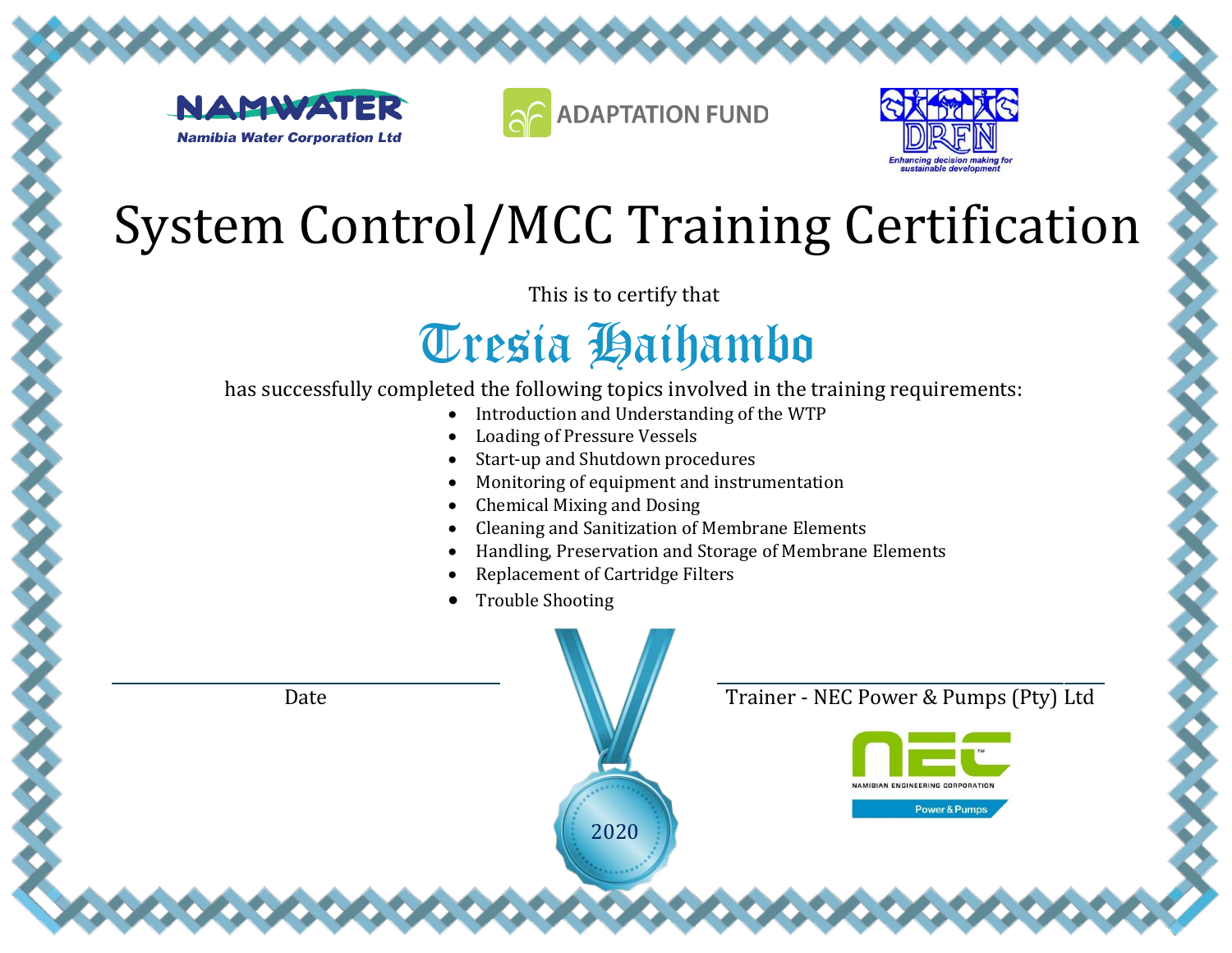





This is to certify that

Tresia Haihambo

- Daily operational procedures
- Daily water quality sampling and analyses
- Daily plant and process optimization
- Daily maintenance to equipment
- Calibration, setup and adjustment of instrumentation and sensors
- General cleaning

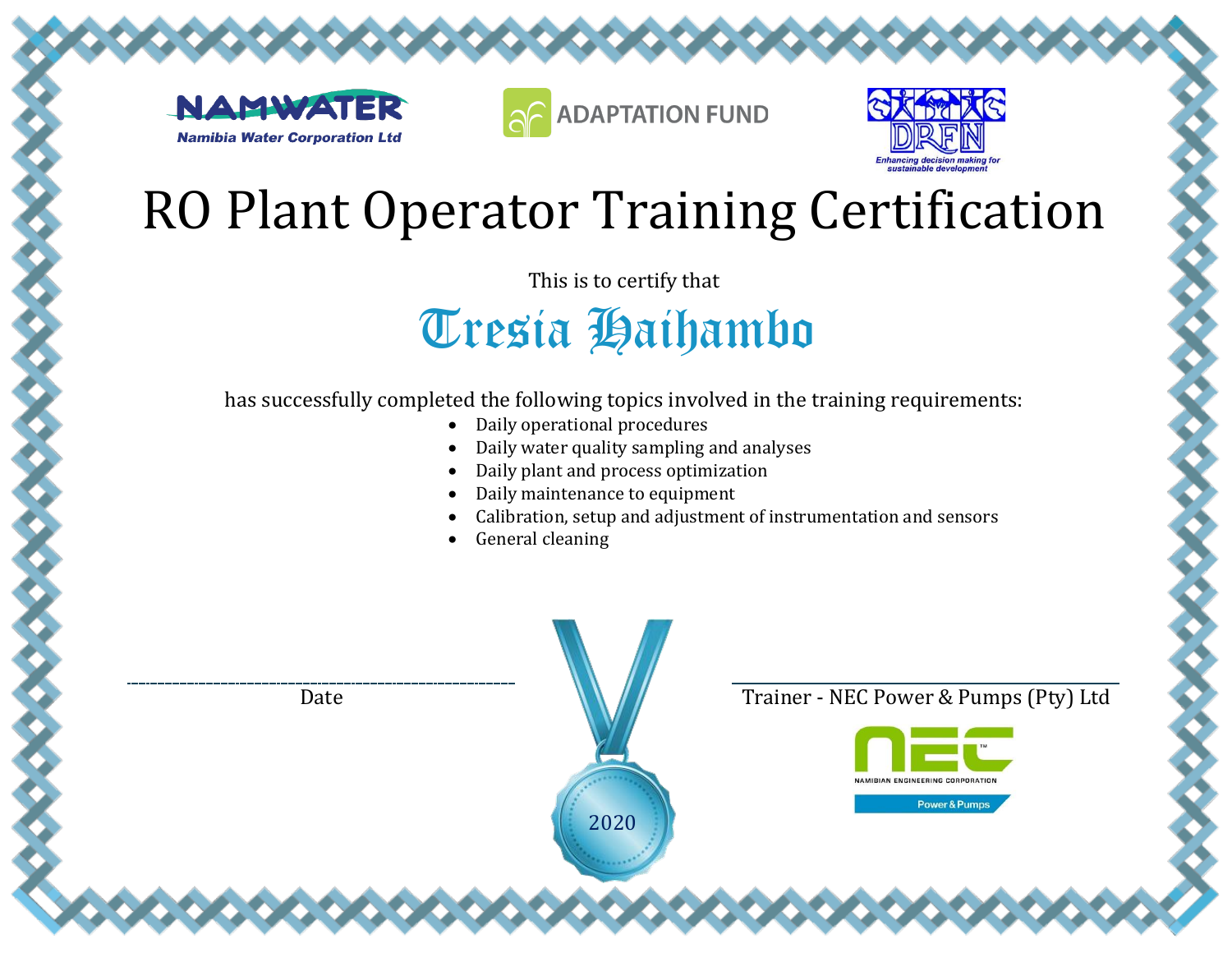





This is to certify that

## Tresia Haihambo

has successfully completed the following topics involved in the training requirements:

- PV Solar system inspection and maintenance
- PV System controller operation
- Wind turbine operation
- Inverter and battery operation and setup
- Weather station inspection and cleaning
- Daily data capture

2020

Date **Trainer - NEC Power & Pumps (Pty) Ltd** 

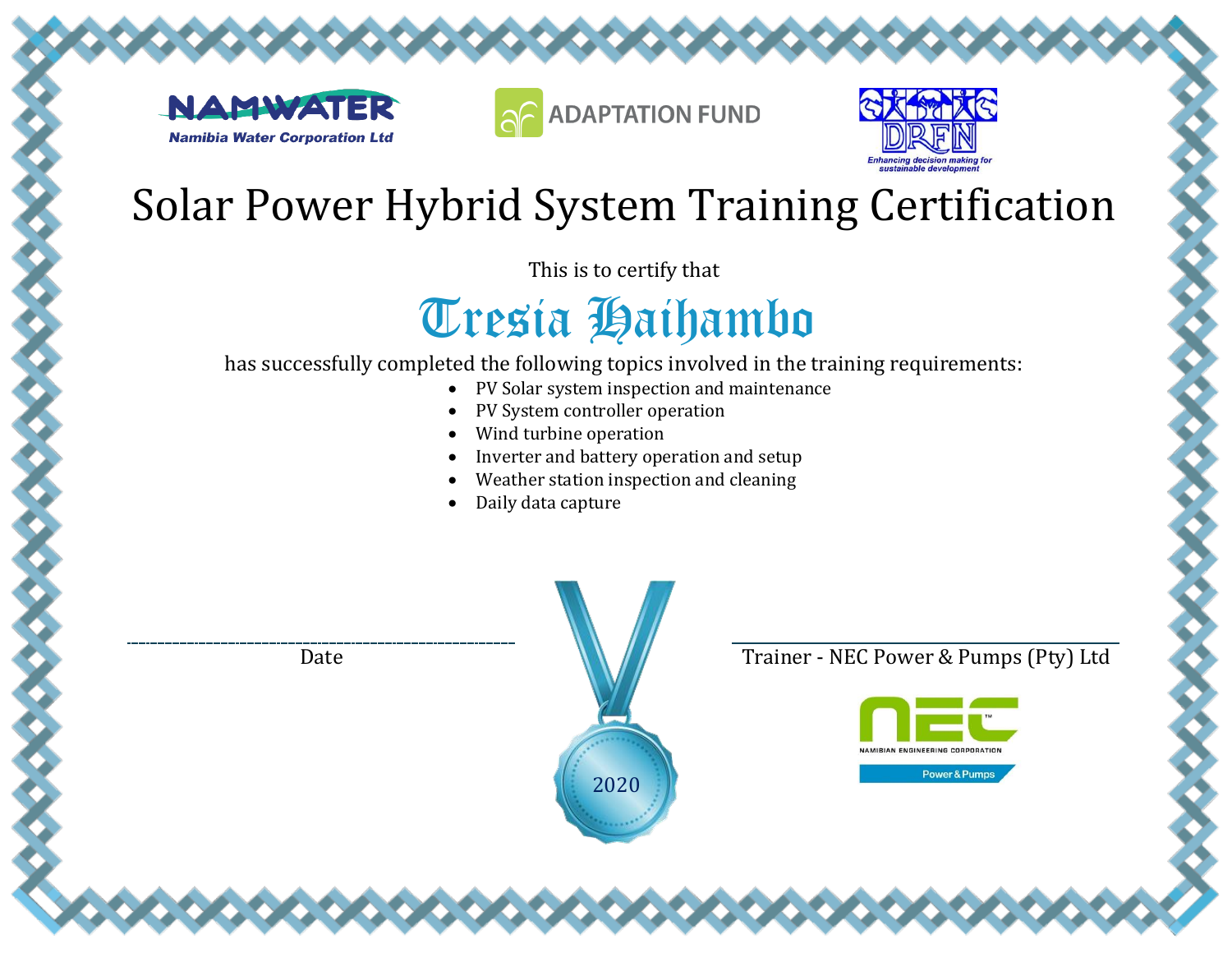





This is to certify that

### Shikatu Pestor Lipuleni

- Introduction and Understanding of the WTP
- Loading of Pressure Vessels
- Start-up and Shutdown procedures
- Monitoring of equipment and instrumentation
- Chemical Mixing and Dosing
- Cleaning and Sanitization of Membrane Elements
- Handling, Preservation and Storage of Membrane Elements
- Replacement of Cartridge Filters
- Trouble Shooting

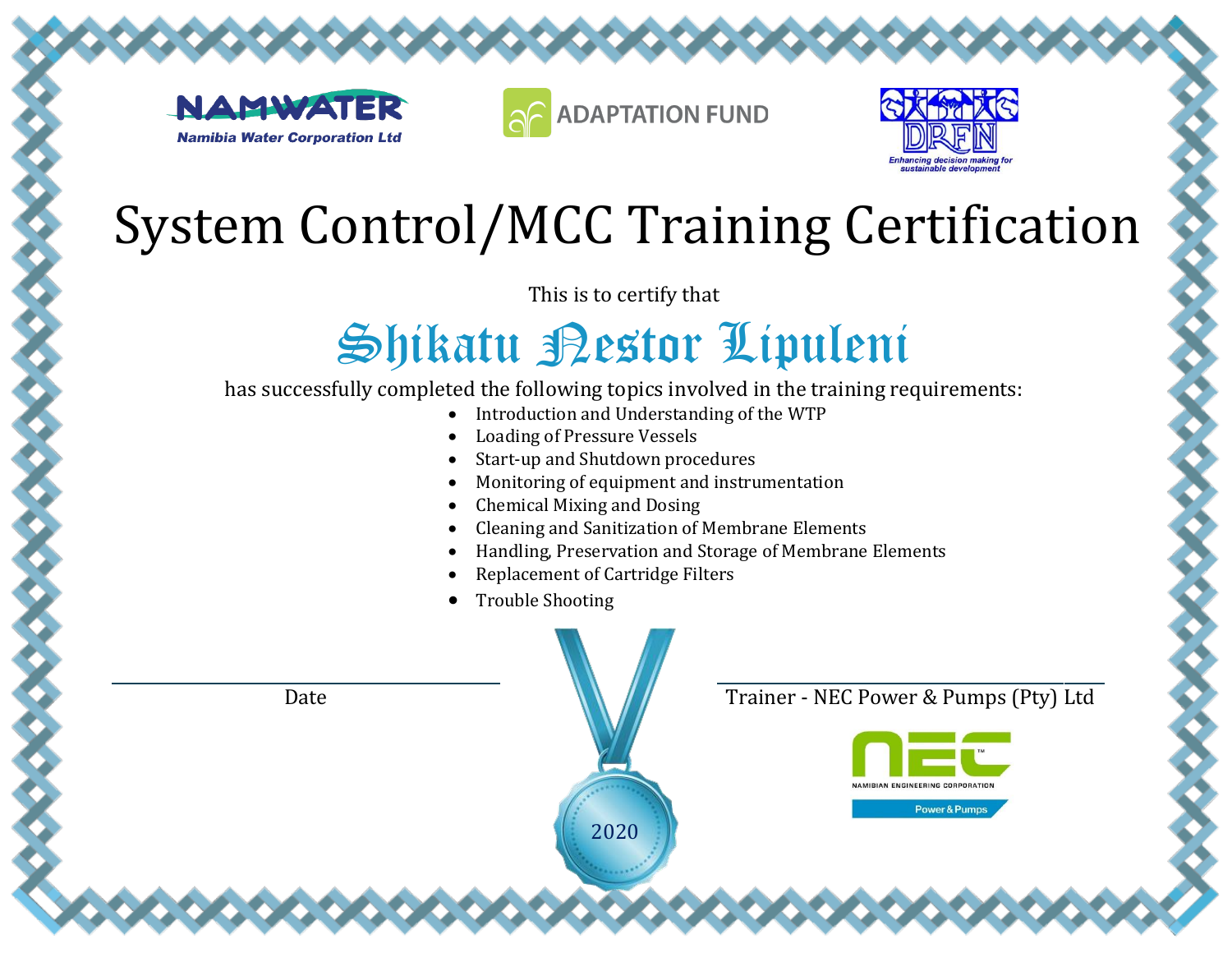





This is to certify that

### Shikatu Pestor Lipuleni

- Daily operational procedures
- Daily water quality sampling and analyses
- Daily plant and process optimization
- Daily maintenance to equipment
- Calibration, setup and adjustment of instrumentation and sensors
- General cleaning

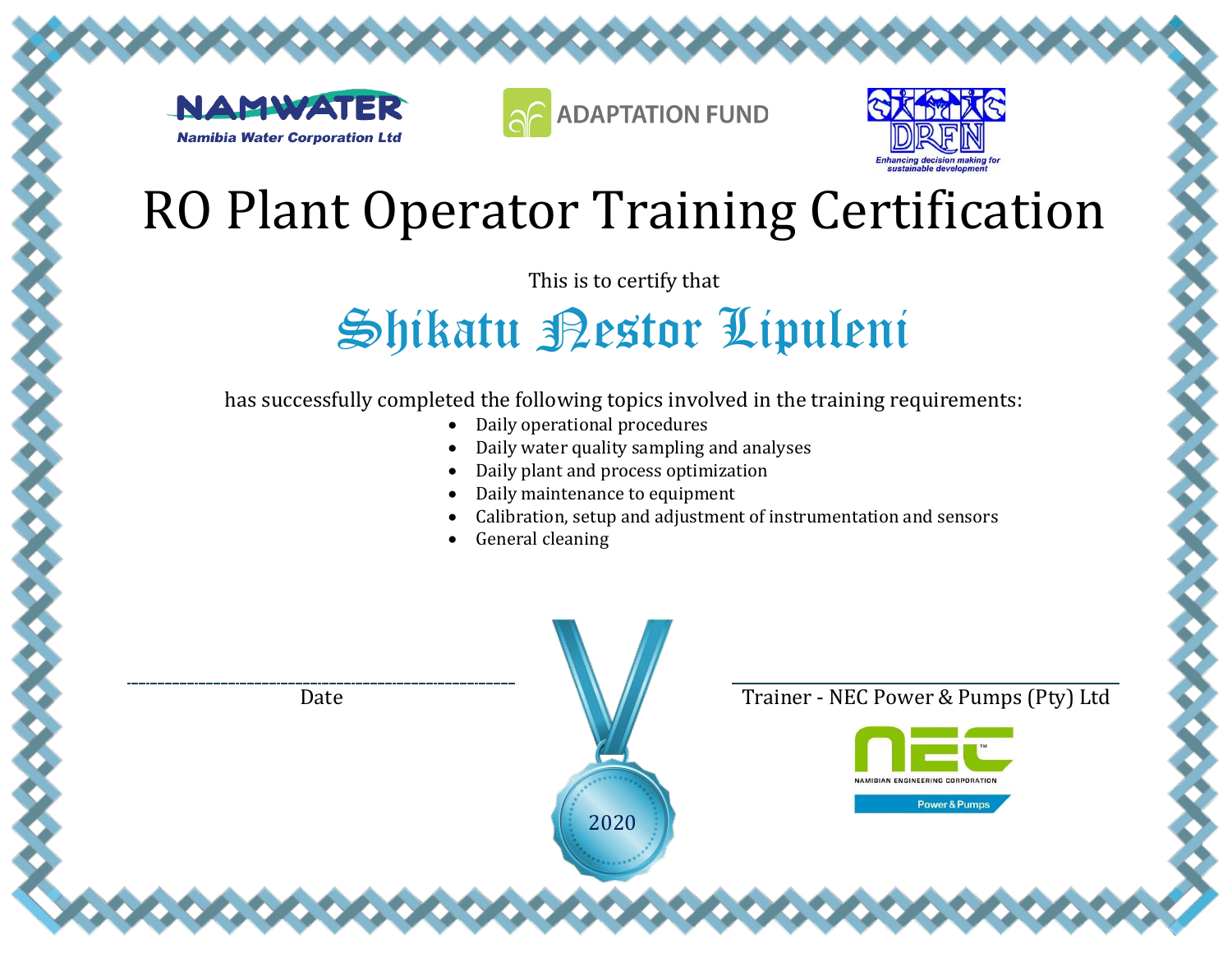





This is to certify that

# Shikatu Pestor Lipuleni

has successfully completed the following topics involved in the training requirements:

- PV Solar system inspection and maintenance
- PV System controller operation
- Wind turbine operation
- Inverter and battery operation and setup
- Weather station inspection and cleaning
- Daily data capture

2020

Date **Trainer - NEC Power & Pumps (Pty)** Ltd

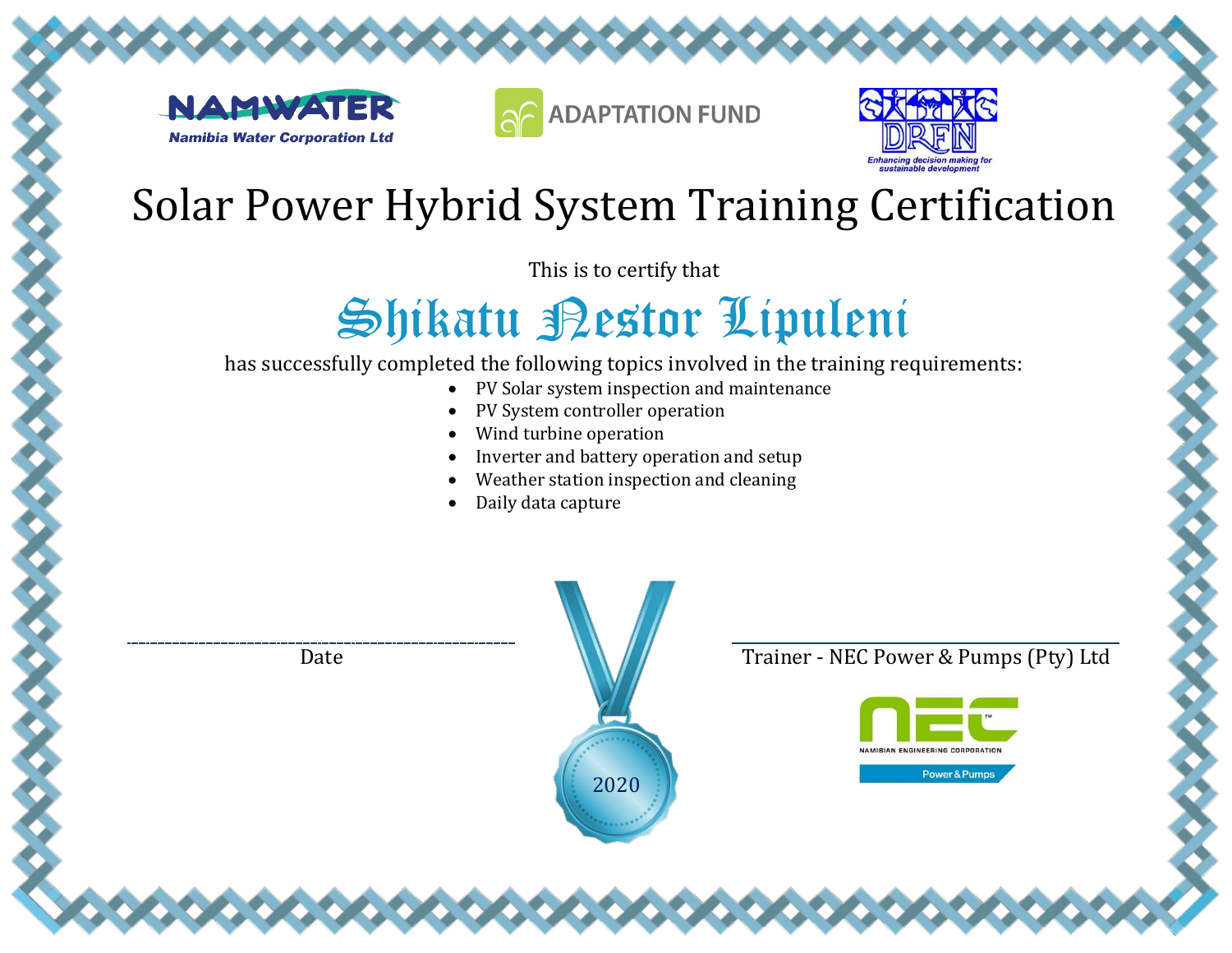





This is to certify that

### *Onesmus Tupenikelao*

- Introduction and Understanding of the WTP
- Loading of Pressure Vessels
- Start-up and Shutdown procedures
- Monitoring of equipment and instrumentation
- Chemical Mixing and Dosing
- Cleaning and Sanitization of Membrane Elements
- Handling, Preservation and Storage of Membrane Elements
- Replacement of Cartridge Filters
- Trouble Shooting

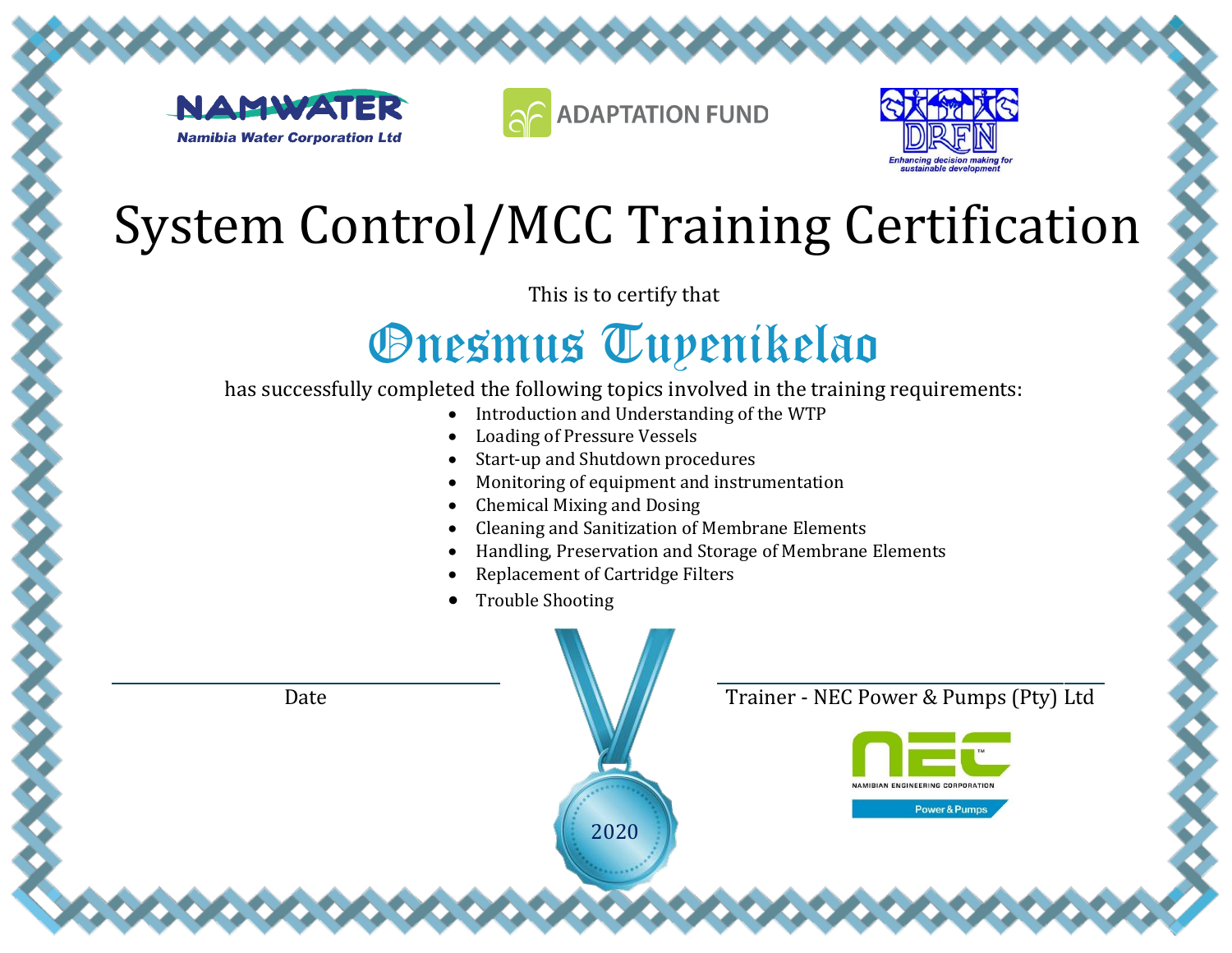





This is to certify that

### *Onesmus Tupenikelao*

- Daily operational procedures
- Daily water quality sampling and analyses
- Daily plant and process optimization
- Daily maintenance to equipment
- Calibration, setup and adjustment of instrumentation and sensors
- General cleaning

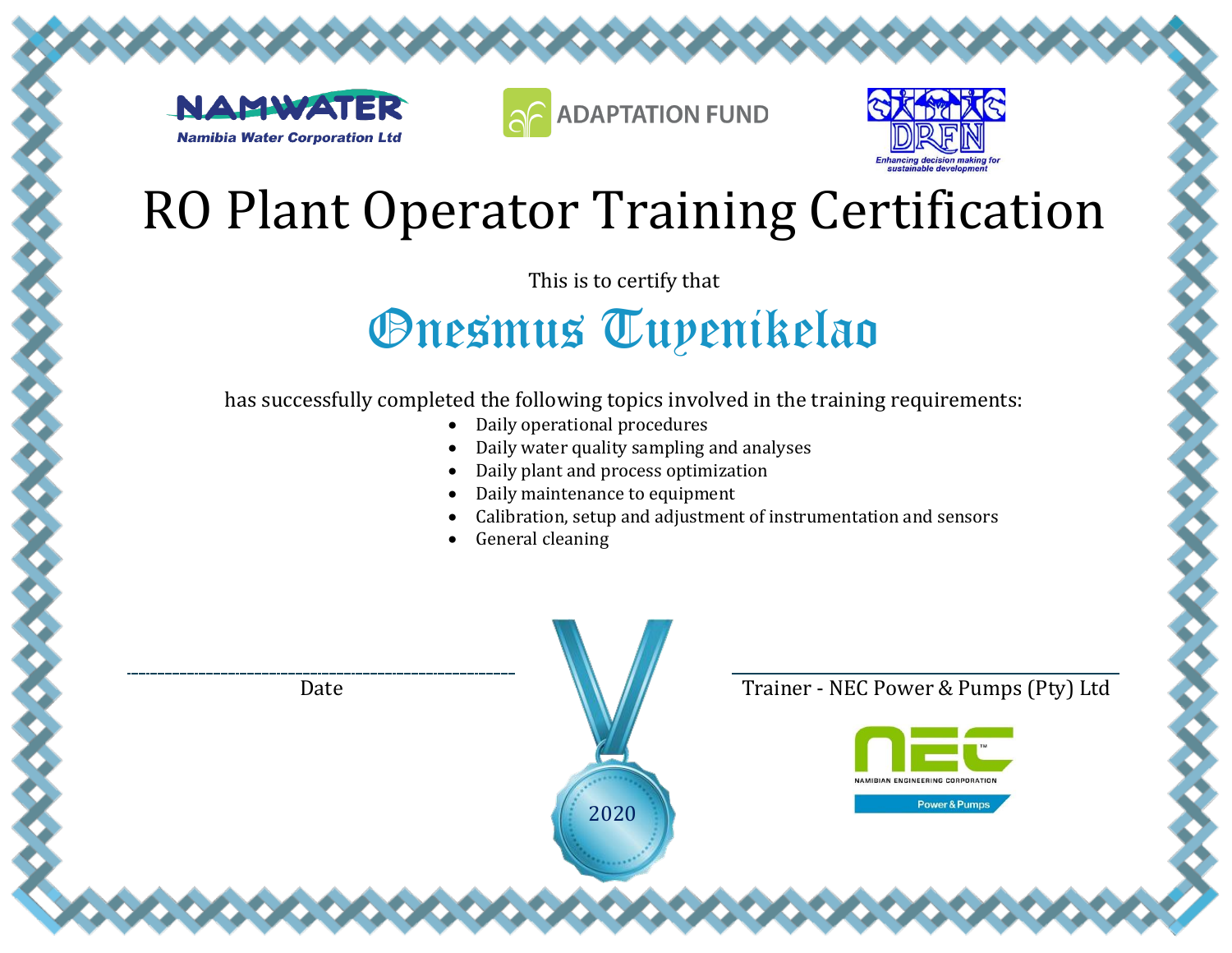





This is to certify that

# Onesmus Tuyenikelao

has successfully completed the following topics involved in the training requirements:

- PV Solar system inspection and maintenance
- PV System controller operation
- Wind turbine operation
- Inverter and battery operation and setup
- Weather station inspection and cleaning
- Daily data capture



Date **Trainer - NEC Power & Pumps (Pty)** Ltd

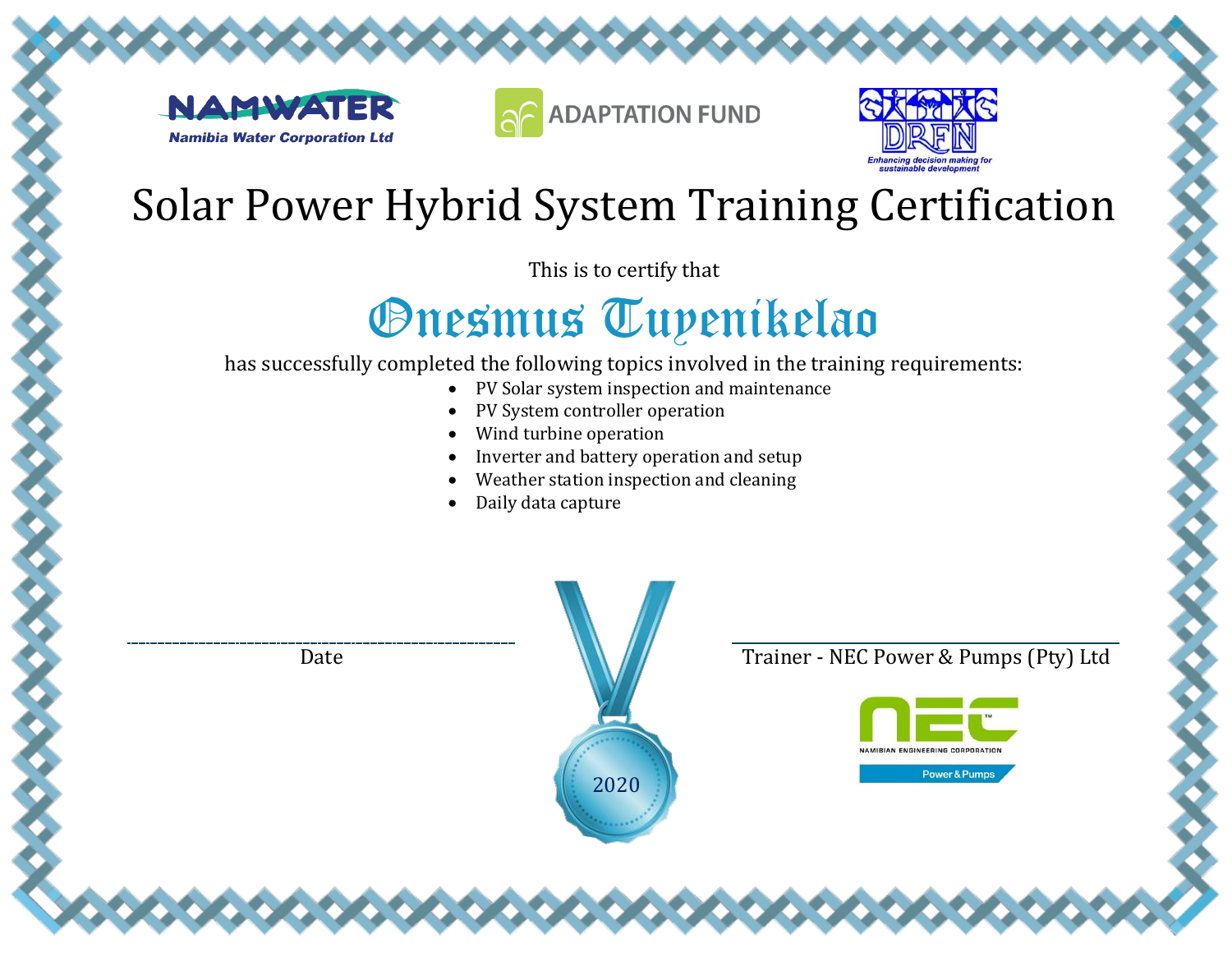





This is to certify that

#### Morne Beukes

- Introduction and Understanding of the WTP
- Loading of Pressure Vessels
- Start-up and Shutdown procedures
- Monitoring of equipment and instrumentation
- Chemical Mixing and Dosing
- Cleaning and Sanitization of Membrane Elements
- Handling, Preservation and Storage of Membrane Elements
- Replacement of Cartridge Filters
- Trouble Shooting

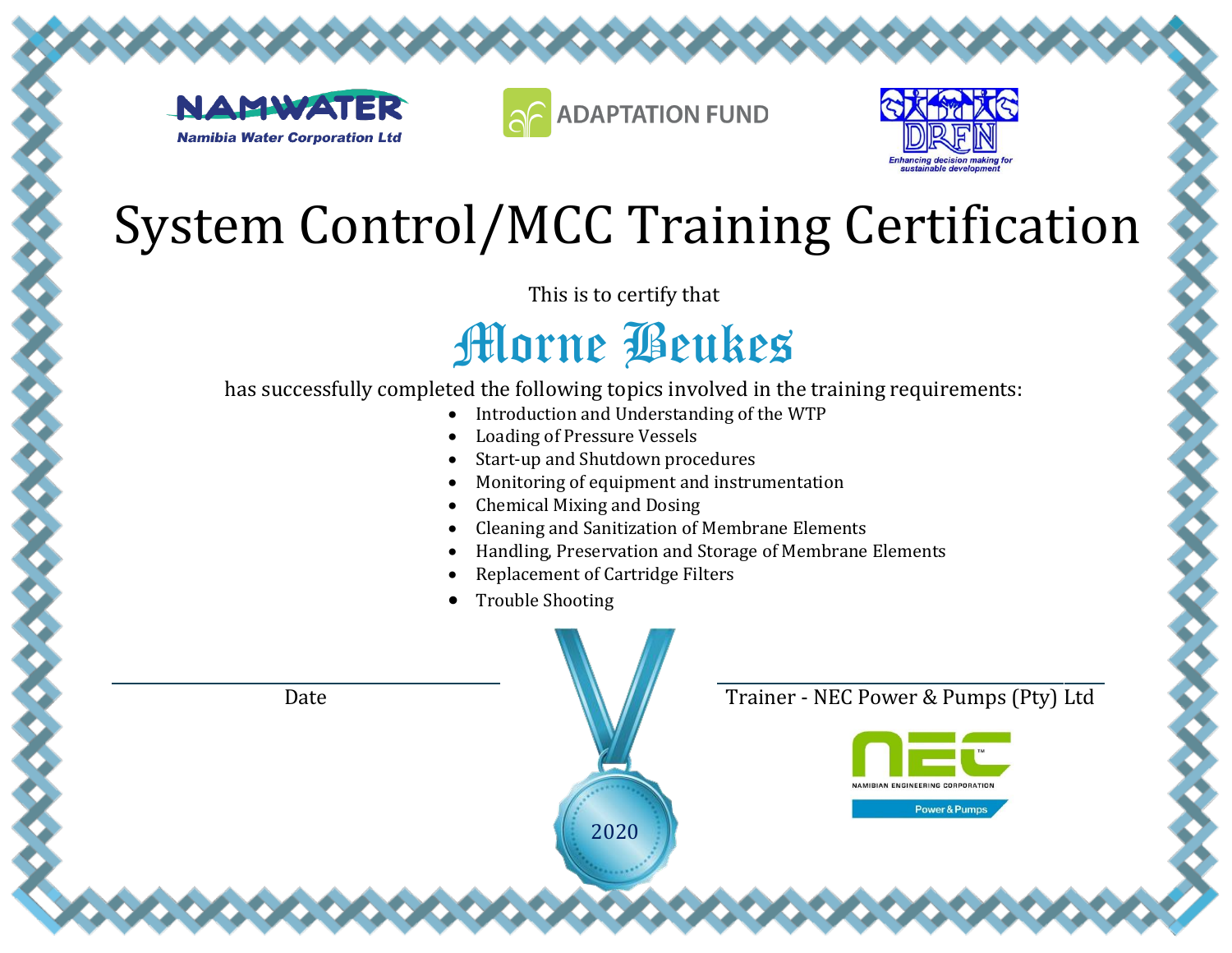





This is to certify that

Morne Beukes

- Daily operational procedures
- Daily water quality sampling and analyses
- Daily plant and process optimization
- Daily maintenance to equipment
- Calibration, setup and adjustment of instrumentation and sensors
- General cleaning

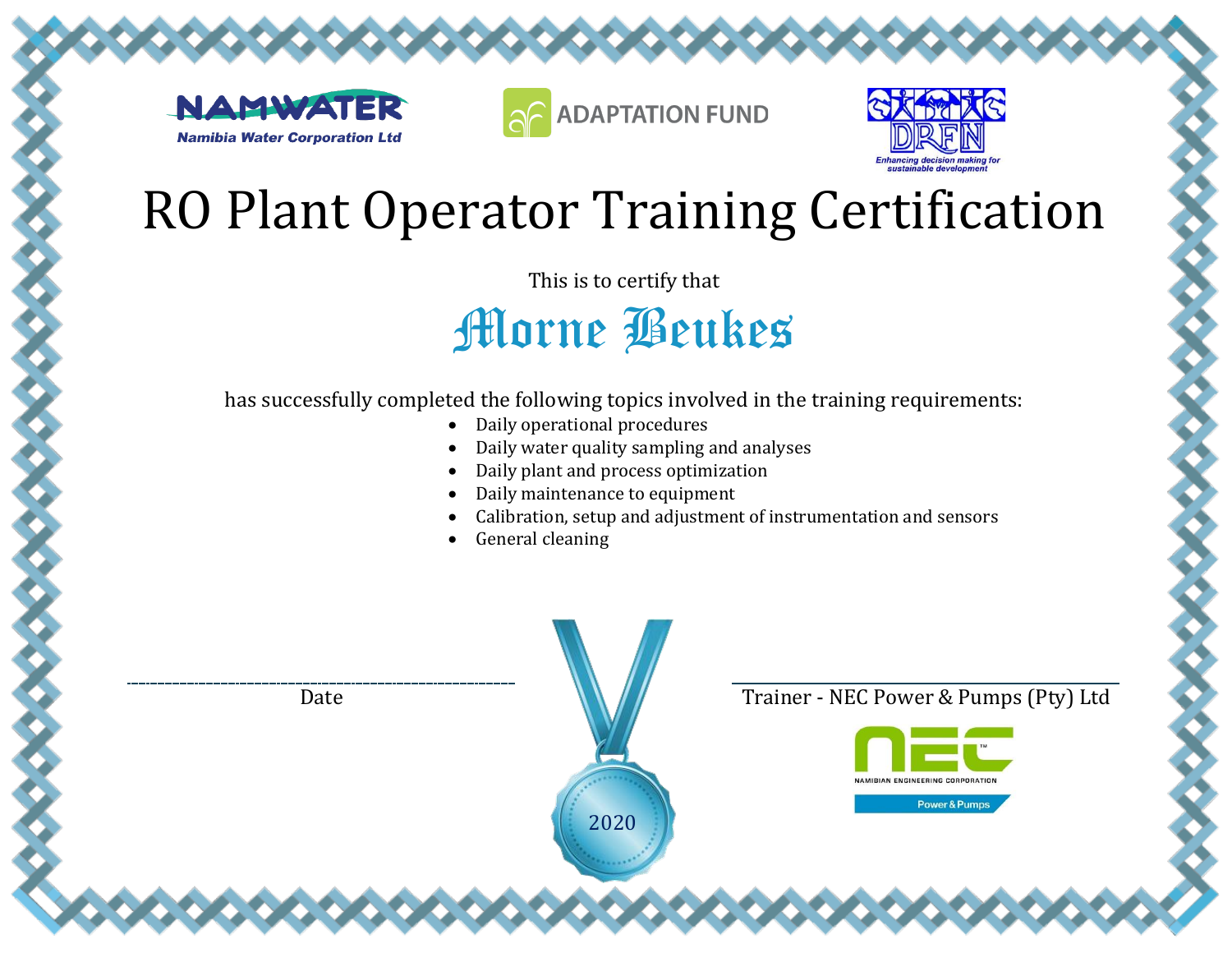





This is to certify that

### Morne Beukes

has successfully completed the following topics involved in the training requirements:

- PV Solar system inspection and maintenance
- PV System controller operation
- Wind turbine operation
- Inverter and battery operation and setup
- Weather station inspection and cleaning

2020

• Daily data capture





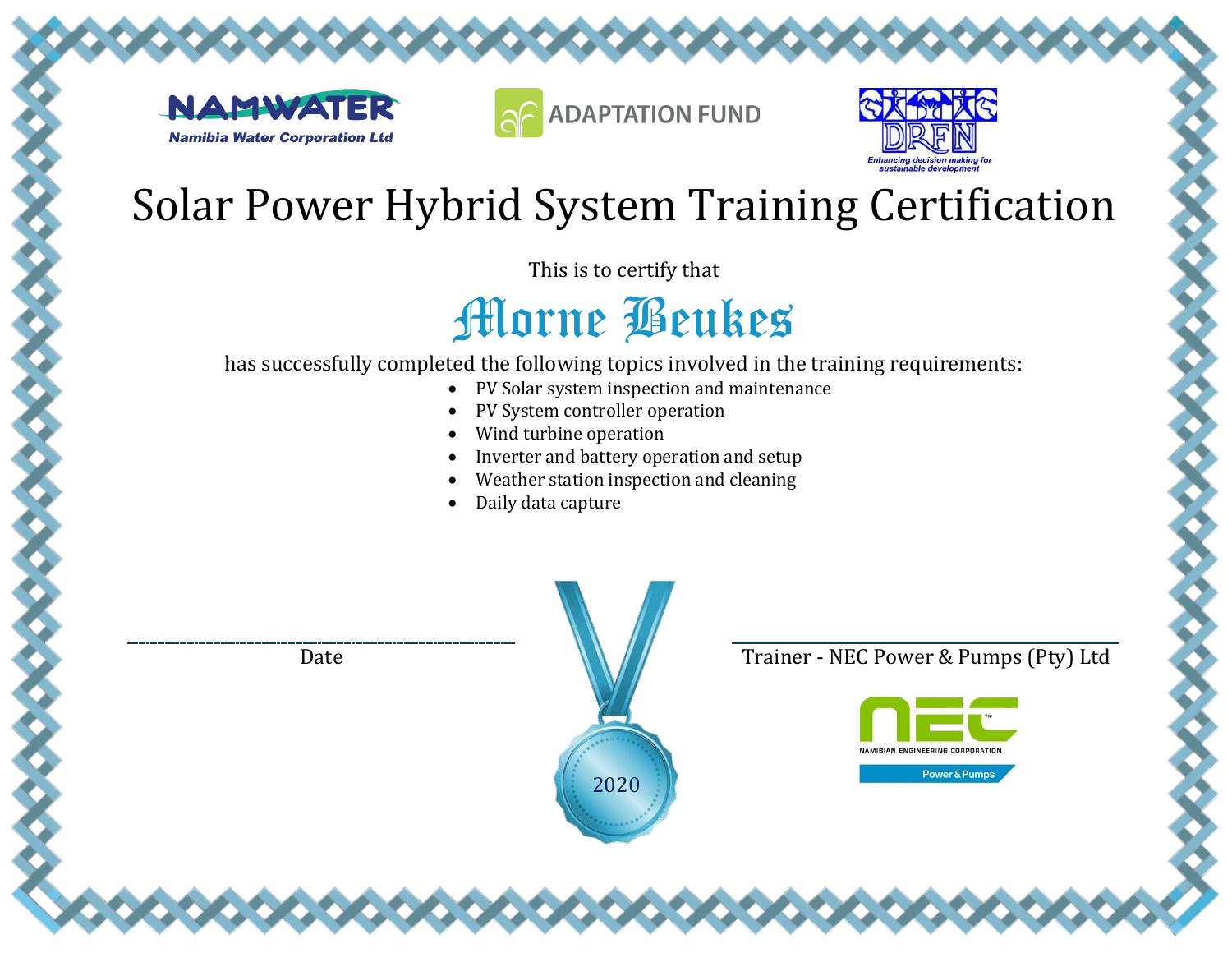





This is to certify that

Ester Petrus

- Introduction and Understanding of the WTP
- Loading of Pressure Vessels
- Start-up and Shutdown procedures
- Monitoring of equipment and instrumentation
- Chemical Mixing and Dosing
- Cleaning and Sanitization of Membrane Elements
- Handling, Preservation and Storage of Membrane Elements
- Replacement of Cartridge Filters
- Trouble Shooting

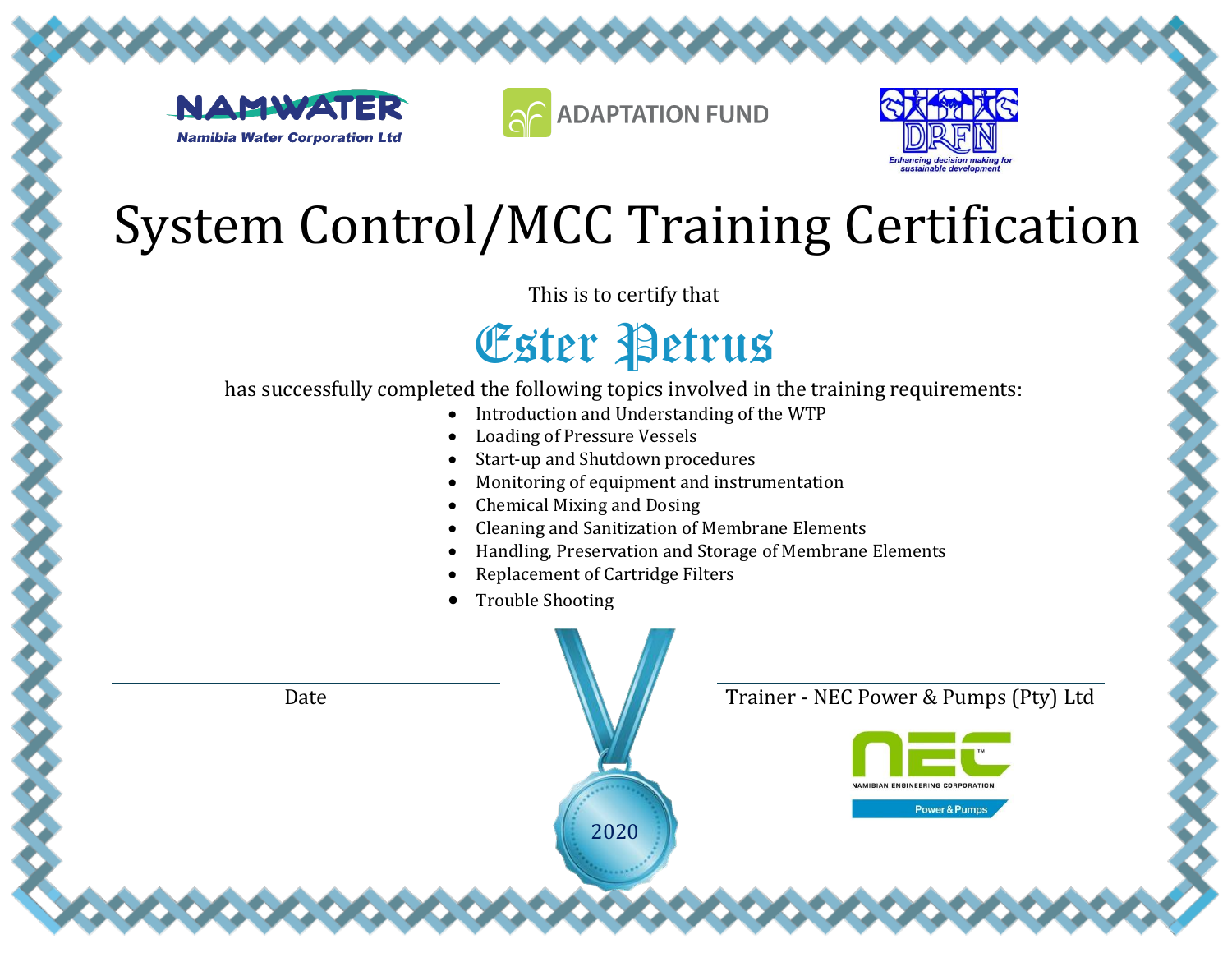





This is to certify that

Ester Petrus

- Daily operational procedures
- Daily water quality sampling and analyses
- Daily plant and process optimization
- Daily maintenance to equipment
- Calibration, setup and adjustment of instrumentation and sensors
- General cleaning

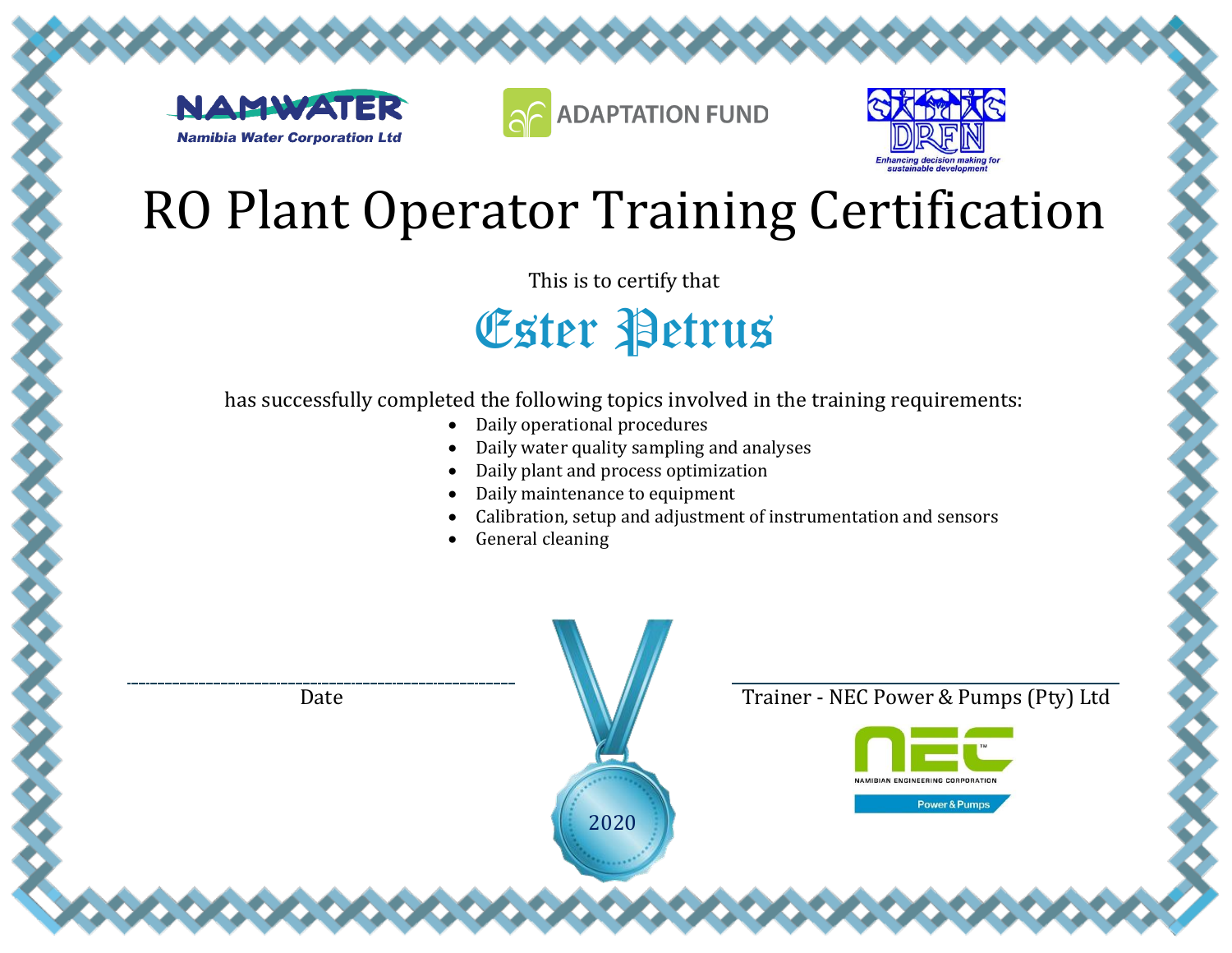





This is to certify that

Ester Petrus

has successfully completed the following topics involved in the training requirements:

- PV Solar system inspection and maintenance
- PV System controller operation
- Wind turbine operation
- Inverter and battery operation and setup
- Weather station inspection and cleaning

2020

• Daily data capture



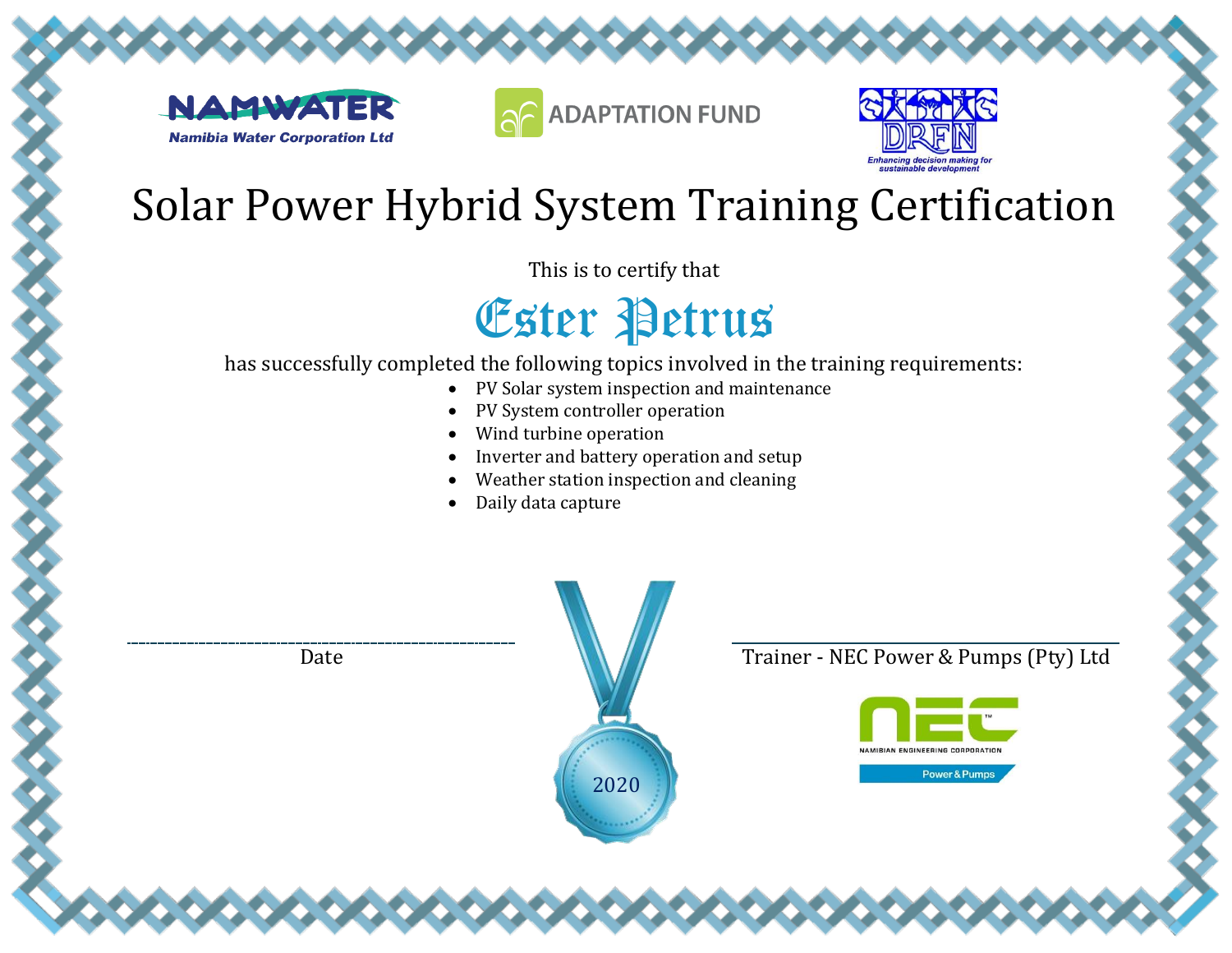





This is to certify that

### Anna Handuba

- Introduction and Understanding of the WTP
- Loading of Pressure Vessels
- Start-up and Shutdown procedures
- Monitoring of equipment and instrumentation
- Chemical Mixing and Dosing
- Cleaning and Sanitization of Membrane Elements
- Handling, Preservation and Storage of Membrane Elements
- Replacement of Cartridge Filters
- Trouble Shooting

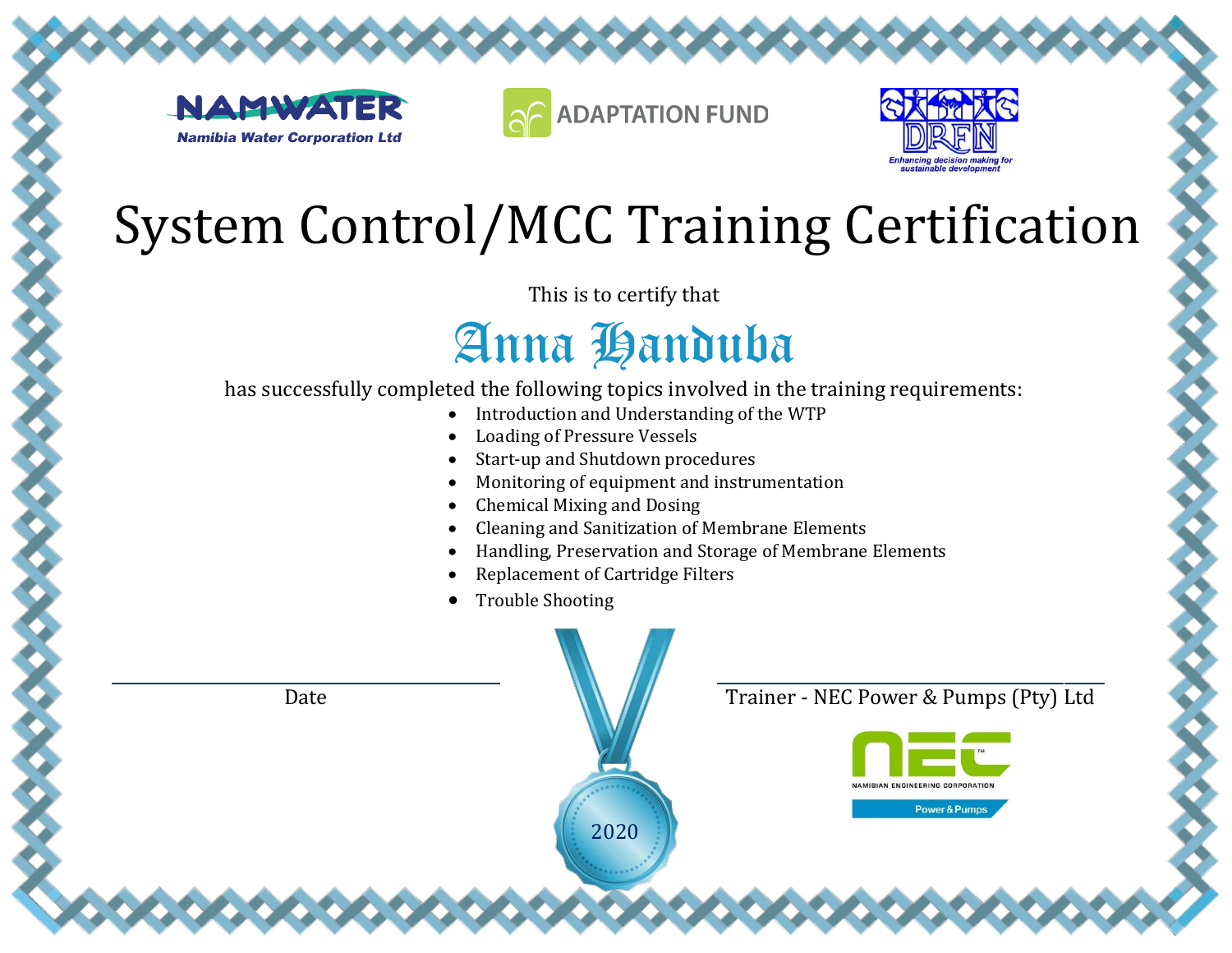





This is to certify that

Anna Handuba

- Daily operational procedures
- Daily water quality sampling and analyses
- Daily plant and process optimization
- Daily maintenance to equipment
- Calibration, setup and adjustment of instrumentation and sensors
- General cleaning